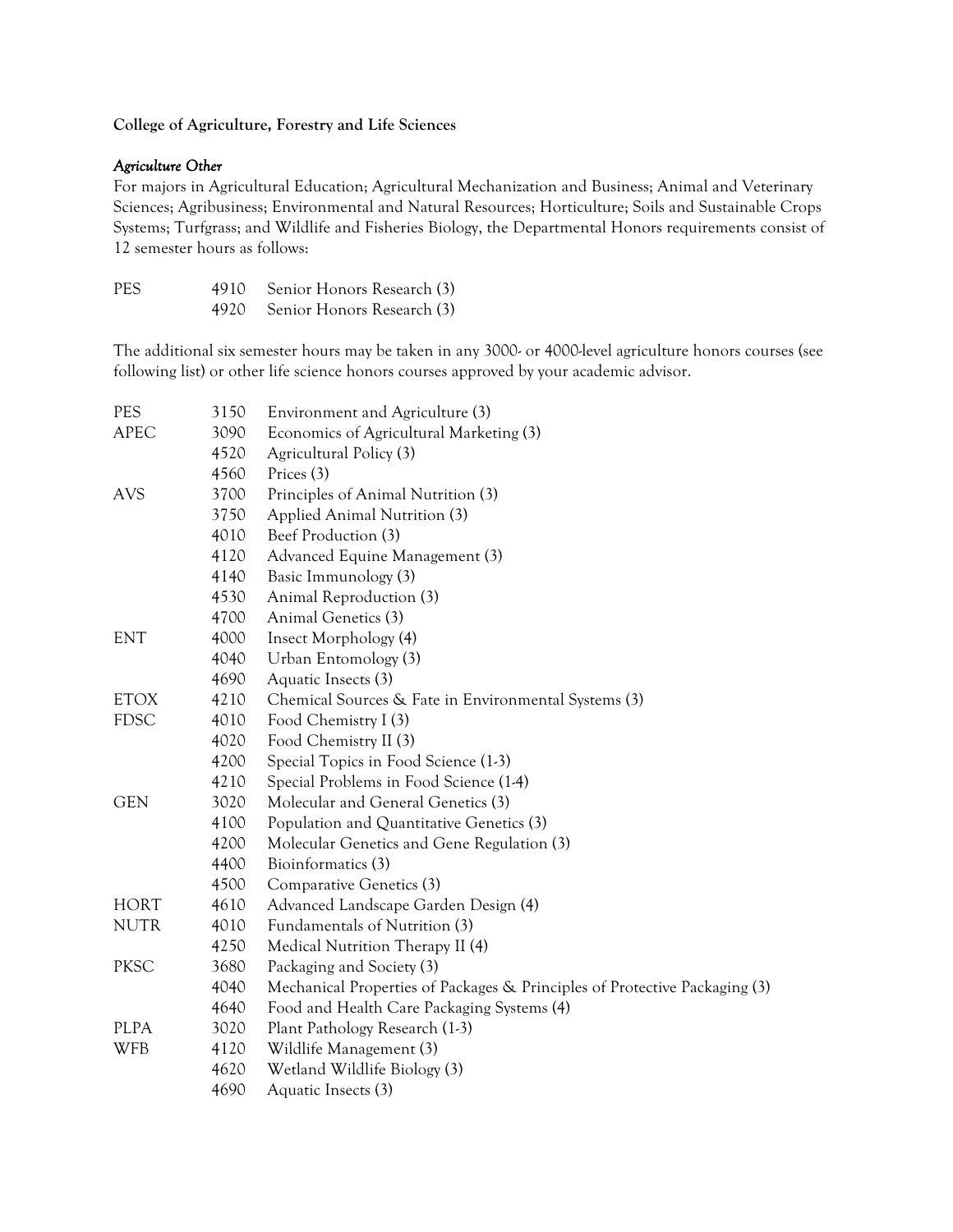## *Environmental and Natural Resources*

Departmental Honors in Environmental and Natural Resources requires at least 12 hours of honors credit taken as follows:

| <b>PES</b> | 4910 | Senior Honors Research (3)                                                                                                              |
|------------|------|-----------------------------------------------------------------------------------------------------------------------------------------|
|            | 4920 | Senior Honors Research (3)                                                                                                              |
| $-0r$      |      |                                                                                                                                         |
| BIOL       | 4910 | Undergraduate Research in Biological Sciences (2-4) at least six (6) hours, taken<br>under a single research advisor over two semesters |
| $-0r$      |      |                                                                                                                                         |
| <b>FNR</b> | 4910 | Senior Honors Thesis I (3)                                                                                                              |
|            | 4920 | Senior Honors Thesis II (3)                                                                                                             |

-and-

Six (6) hours of honors credit taken from the following courses, or other 3000- or 4000-level honors courses approved by your advisor:

| <b>PES</b>  | 3150 | Environment and Agriculture (3)                    |
|-------------|------|----------------------------------------------------|
| <b>APEC</b> | 3090 | Economics of Agricultural Marketing (3)            |
|             | 4520 | Agricultural Policy (3)                            |
|             | 4560 | Prices (3)                                         |
| BIOL        | 3020 | Invertebrate Biology (3)                           |
|             | 3030 | Vertebrate Biology (3)                             |
|             | 3040 | Biology of Plants (3)                              |
|             | 4000 | Insect Morphology (4)                              |
|             | 4010 | Plant Physiology (3)                               |
|             | 4060 | Introductory Plant Taxonomy (3)                    |
|             | 4080 | Comparative Vertebrate Morphology (3)              |
|             | 4090 | Comparative Vertebrate Morphology Laboratory (2)   |
|             | 4110 | Limnological Analyses (2)                          |
|             | 4140 | Basic Immunology (3)                               |
|             | 4200 | Neurobiology (3)                                   |
|             | 4320 | Animal Histology (3)                               |
|             | 4330 | Animal Histology Laboratory (2)                    |
|             | 4400 | Developmental Animal Biology (3)                   |
|             | 4410 | Ecology (3)                                        |
|             | 4420 | Biogeography (3)                                   |
|             | 4450 | Ecology Laboratory (2)                             |
|             | 4460 | Plant Ecology (3)                                  |
|             | 4470 | Plant Ecology Laboratory (2)                       |
|             | 4500 | Developmental Biology Laboratory (2)               |
|             | 4560 | Medical and Veterinary Parasitology (3)            |
|             | 4570 | Medical and Veterinary Parasitology Laboratory (2) |
|             | 4580 | Cell Physiology (3)                                |
|             | 4590 | Systems Physiology (3)                             |
|             | 4610 | Cell Biology (3)                                   |
|             | 4700 | Behavior Ecology (3)                               |
|             | 4750 | Comparative Physiology (3)                         |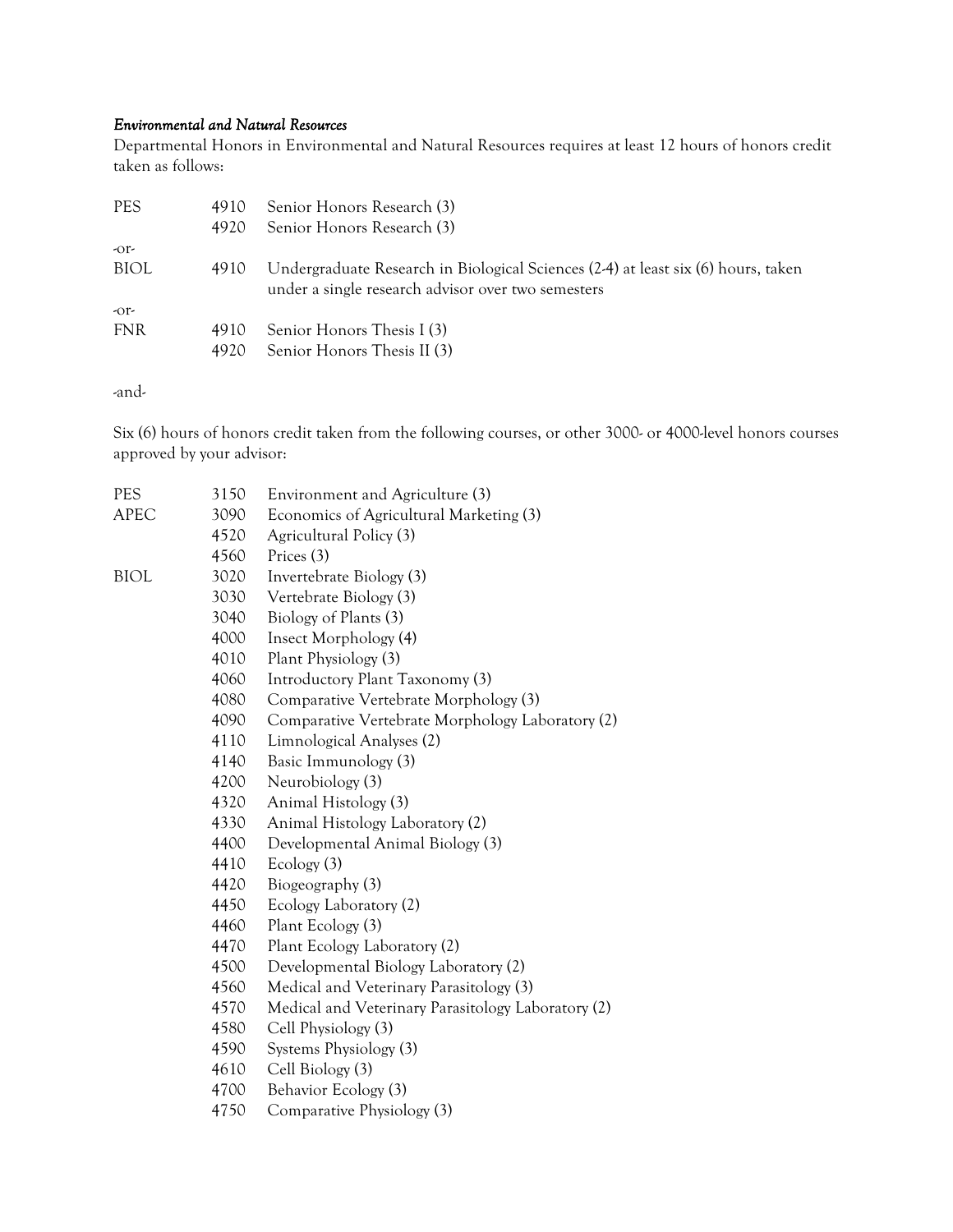|             | 4760<br>4840 | Comparative Physiology Laboratory (2)<br>Human and Comparative Vertebrate Embryology (3) |
|-------------|--------------|------------------------------------------------------------------------------------------|
| <b>ENT</b>  | 4000         | Insect Morphology (4)                                                                    |
|             | 4040         | Urban Entomology (3)                                                                     |
|             | 4690         | Aquatic Insects (3)                                                                      |
| <b>ENTX</b> | 4210         | Chemical Sources & Fate in Environmental Systems (3)                                     |
| <b>GEN</b>  | 3020         | Molecular and General Genetics (3)                                                       |
|             | 4100         | Population and Quantitative Genetics (3)                                                 |
|             | 4200         | Molecular Genetics and Gene Regulation (3)                                               |
|             | 4400         | Bioinformatics (3)                                                                       |
|             | 4500         | Comparative Genetics (3)                                                                 |
| <b>HORT</b> | 4610         | Advanced Landscape Garden Design (4)                                                     |
| <b>WFB</b>  | 4120         | Wildlife Management (3)                                                                  |
|             | 4620         | Wetland Wildlife Biology (3)                                                             |
|             | 4690         | Aquatic Insects (3)                                                                      |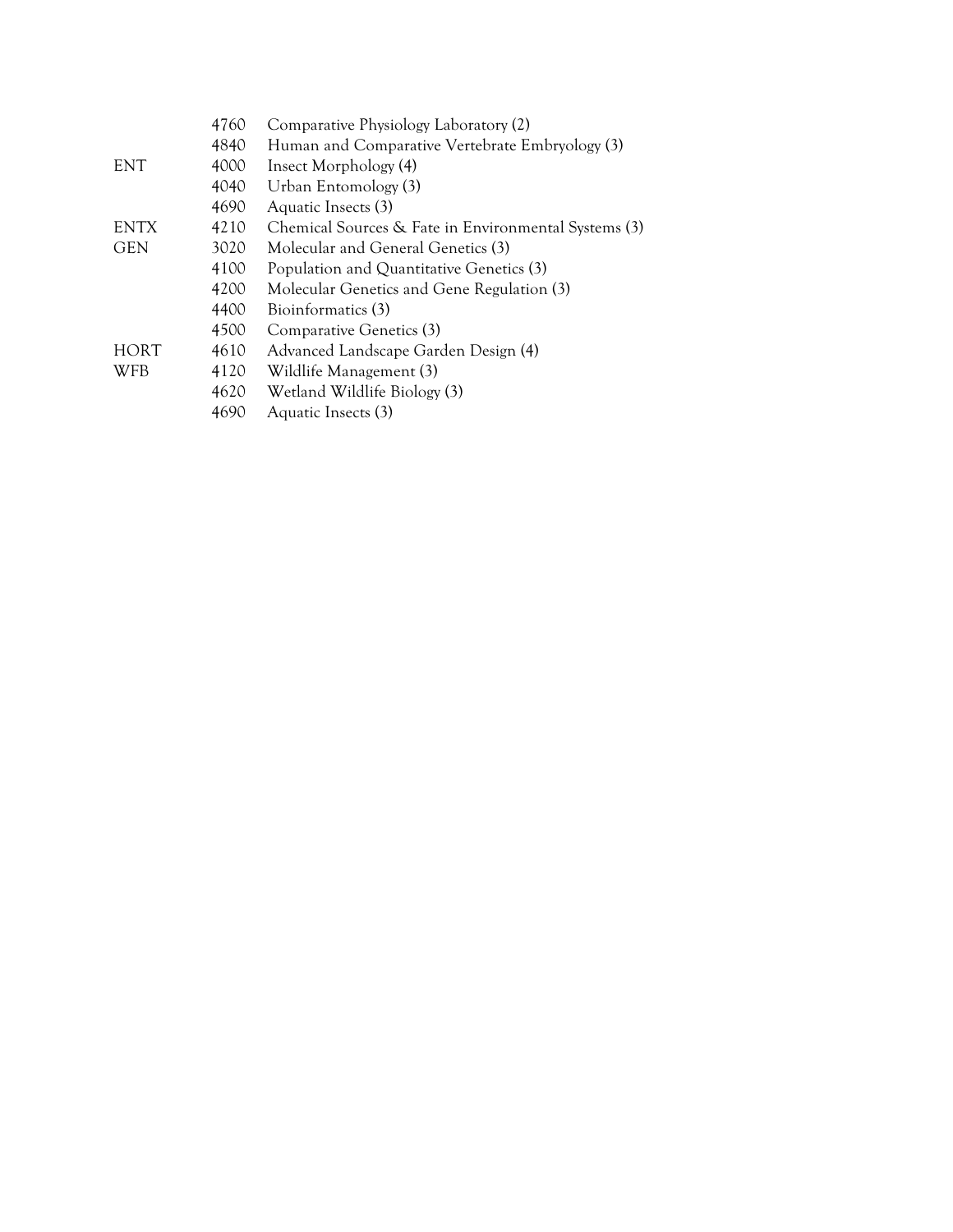# *Food, Nutrition, and Packaging Sciences*

Departmental Honors in Food, Nutrition, and Packaging Sciences requires the following sequence of courses totaling 12 credit hours.

Directed Research in Food Science, Nutrition or Packaging Sciences for a total of six (6) credit hours over a period of two semesters under a single advisor.

| <b>FDSC</b> | 4950, 4951 | Senior Honors Research and Lab |
|-------------|------------|--------------------------------|
|             | 4960, 4961 | Senior Honors Research and Lab |
| $-0r$       |            |                                |
| NUTR        | 4950, 4951 | Senior Honors Research and Lab |
|             | 4960, 4961 | Senior Honors Research and Lab |
| $-Or-$      |            |                                |
| <b>PKSC</b> | 4950, 4951 | Senior Honors Research and Lab |
|             | 4960,4961  | Senior Honors Research and Lab |
| -and-       |            |                                |

Six (6) hours taken from the following honors courses or other 3000- or 4000-level agriculture or life sciences honors courses approved by your academic advisor.

| <b>FDSC</b> | 4010 | Food Chemistry I (3)                                                       |
|-------------|------|----------------------------------------------------------------------------|
|             | 4020 | Food Chemistry II (3)                                                      |
|             | 4200 | Special Topics in Food Science (1-3)                                       |
|             | 4210 | Special Problems in Food Science (1-4)                                     |
| <b>NUTR</b> | 4510 | Human Nutrition and Metabolism I (3)                                       |
|             | 4240 | Medical Nutrition Therapy I (4)                                            |
|             | 4250 | Medical Nutrition Therapy II (4)                                           |
| PKSC        | 3680 | Packaging and Society (3)                                                  |
|             | 4040 | Mechanical Properties of Packages & Principles of Protective Packaging (3) |
|             | 4640 | Food and Health Care Packaging Systems (4)                                 |

The Food, Nutrition, and Packaging Sciences Departmental Honors requirement includes completion of an advanced, mentored 2-semester research project under a single research advisor culminating in an advisor approved Honors thesis, in-depth written report or portfolio of work and an oral project summary presentation.

#### *Forest Resource Management*

Departmental Honors in Forest Resource Management requires the following sequence of courses totaling 8 credit hours:

| <b>FNR</b> | 4910 Senior Honors Thesis I (3)  |
|------------|----------------------------------|
|            | 4920 Senior Honors Thesis II (3) |